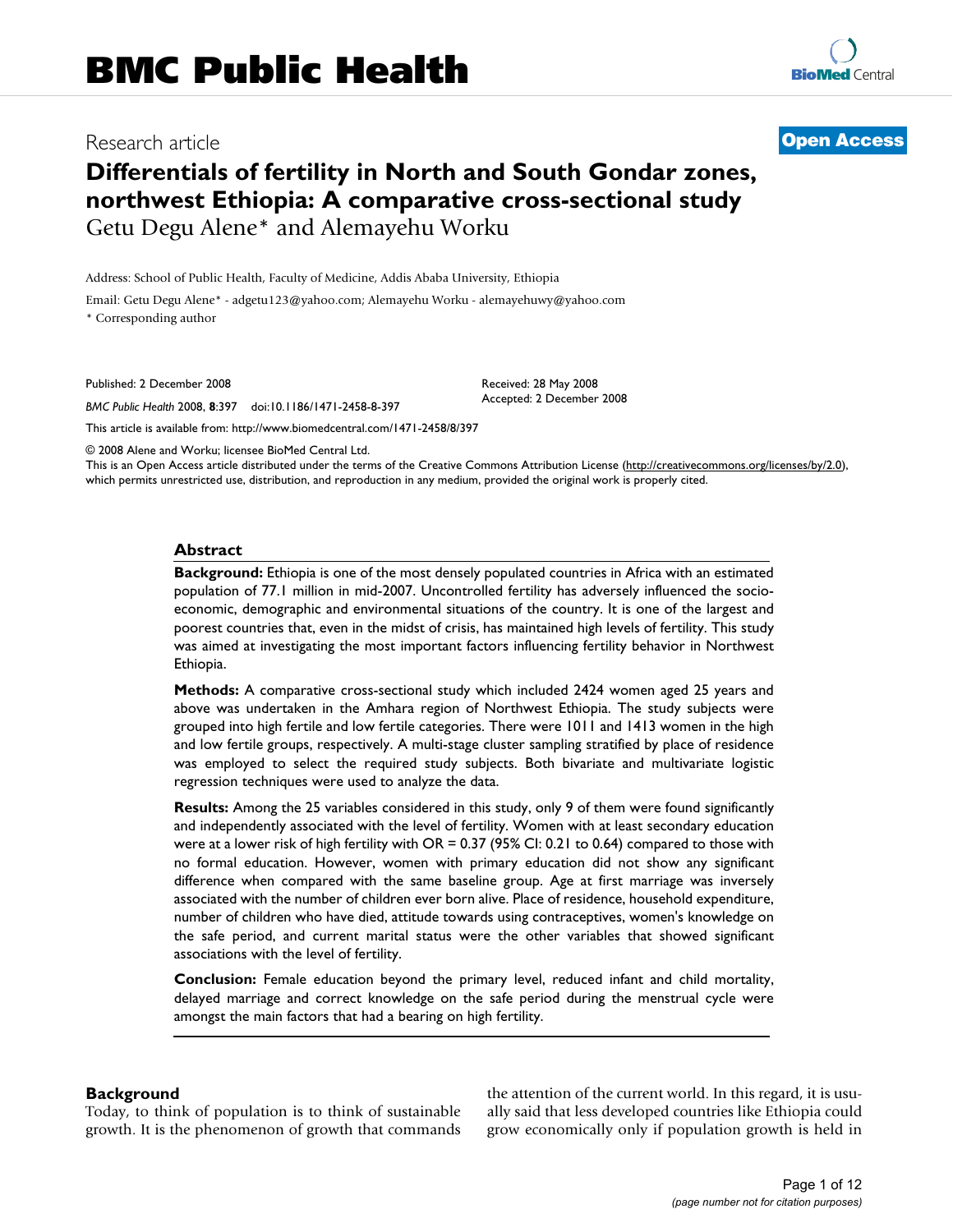check [1-6]. It is now widely accepted that control of fertility, like the prevention of avoidable deaths, is a public health responsibility [1,2].

Ethiopia is one of the most densely populated countries in Africa (ranks second only to Nigeria) and suffers from direct and indirect population problems. Uncontrolled fertility has adversely influenced the socio-economic, demographic and environmental development of the country. Poverty, war and famine and associated low levels of education and health, weak infrastructure, and low agricultural and industrial production have exacerbated the problem of over population [4,7].

The demographic significance of Ethiopia when it comes to population growth on the African continent is very substantial. It is one of the largest and poorest countries that, even in the midst of crisis, has maintained high levels of fertility [8]. Its population has increased nearly seven times from 11.8 million at the beginning of the  $20<sup>th</sup>$  century to about 80 million today [4,9]. The annual rate of growth is estimated at 2.7% [9] and the population of the country will double itself in about 26 years if the present growth rate persists. A comparison of the total fertility rates (TFRs) calculated from the 2000 and 2005 Ethiopian Demographic and Health Surveys (DHS) shows little change for the country as a whole (5.5 births in 2000 versus 5.4 births in 2005) [10]. On the other hand, the contraceptive prevalence rates (CPRs) were 8.1% and 14.7% in 2000 and 2005, respectively [10] while the unmet needs for family planning during the same periods were reported as 36% and 34%) [10]. Currently, Ethiopia is not among the world's 15 most populous countries. However, it is estimated that it will take the 10<sup>th</sup> rank with a projected population of 146 million by the year 2050 [11].

About 43% of the population of Ethiopia is below 15 years of age while only 3% is above 65 years. Even without taking into account many factors, such as, unemployment, under employment and a high prevalence of physical disability in the population, an economically active person (aged 15 to 64) in Ethiopia is obliged to carry nearly one dependent (inactive) individual. This shows that the age dependency burden is very high in this country [4,9,11].

As can be understood from the reports of World Health Organization [11,12], World Bank [13], the Ethiopian Demographic and Health Surveys (EDHS) and other similar reports [10,14,15], the status of this country in many of the major indicators is very poor. For example, the maternal mortality ratios of the country were 871 and 673 per 100,000 live births in 2000 and 2005, respectively [10,12]. The infant mortality rate as reported by the EDHS was 77 per 1000 live births in 2005 [10]. This is one of the highest in the world [4,10]. The life expectancy at birth is only 49 years [11] indicating one of the lowest survival rates on the planet. According to the 2007 Population Reference Bureau report, the life expectancy of the less developed countries excluding China is 66 years.

The situation in this country clearly illustrates the truism that demographic and developmental factors reinforce each other. High fertility and rapid population growth exert negative influences on economic and social development and low levels of economic and social development provide the climate favoring high fertility and hence rapid population growth. Thus under this situation, if one thinks about development in this country, then, one has to identify critical points through which to break into the vicious circle of such unfavorable phenomenon and mobilize sufficient energy and resources to that end.

The Amhara national regional state where the present study was undertaken is not an exception. It has a population of about 20 million [9]. The high plateaus of the region have been tremendously affected by uncontrolled population growth through out the ages. In this region, land degradation is becoming an acute problem. Population pressures and inappropriate subsistence farming practices contribute to soil impoverishment and erosion, rampant deforestation, overgrazing of common lands and misuse of agrochemicals.

The potential health service coverage of the region is about 27.7% (based on health stations and health centers) [9]. When this potential health service coverage is computed on the basis of health posts, health stations and health centers it is estimated to be 88.8% [9]. The infant mortality rate is 94 per 1000 live births and this rate is the highest among all regions of the country [9,10]. The annual rate of natural increase is estimated at 2.7%. According to the reports of the Central Statistical Agency (CSA, 2006), the total fertility rate and contraceptive prevalence rate (among married women) of this region were 5.1 and 15.7%, respectively [9,10].

The two zones of North and South Gondar where the present study was conducted consist of about 40% of the area of the entire Amhara region [16]. Nearly 28% of the population of the Amhara region lives in these zones [16]. A few fragmented studies carried out in these zones have documented the fact that most of the prevailing health indicators of these zones are similar to that of the entire region [10,15,17].

It is true that human fertility is a function of a variety of factors. These factors may vary from one place to the other depending on the specific conditions of the given area [10,18-25]. A proper understanding of these factors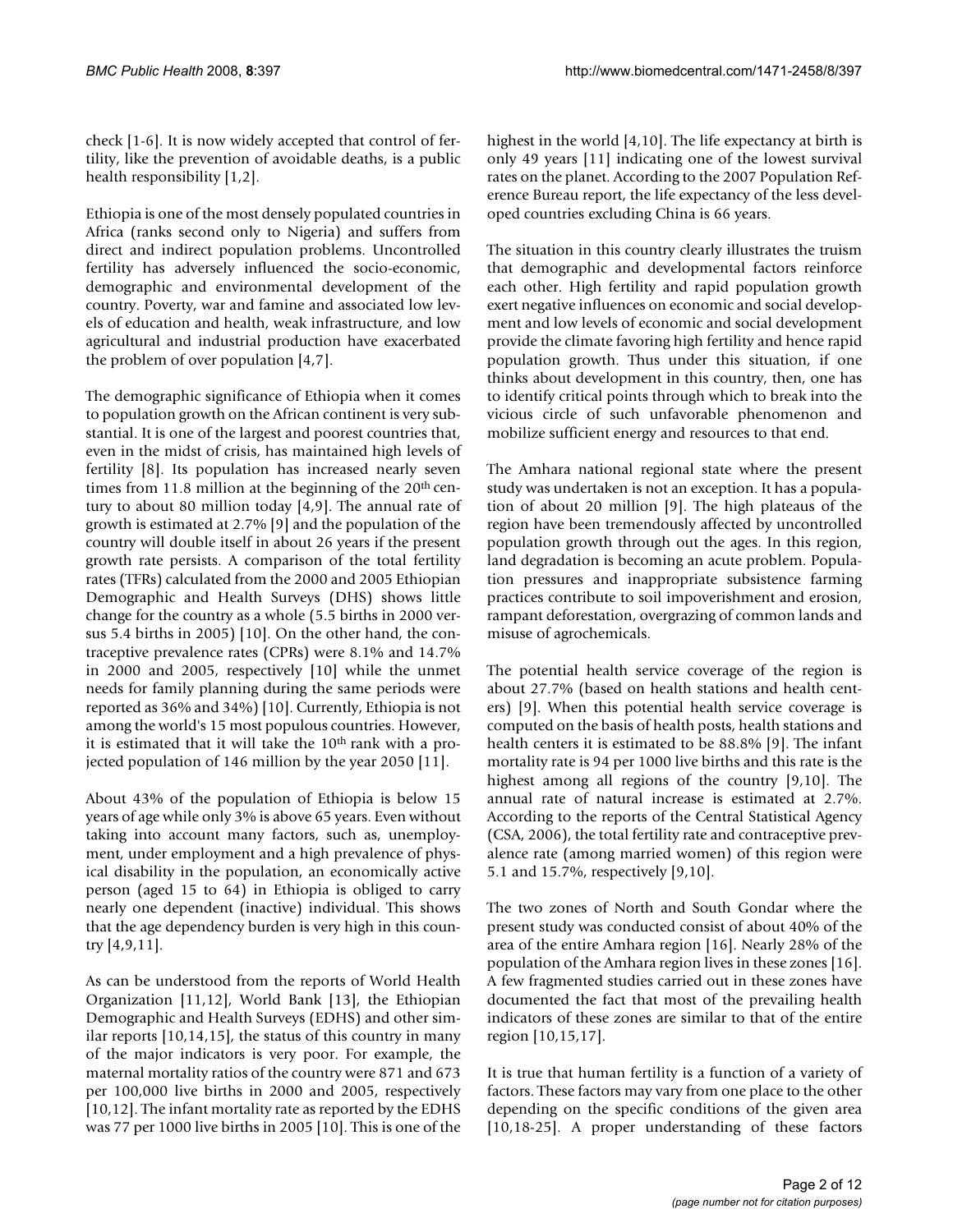would be of paramount importance in tackling the problem of uncontrolled fertility which will pave the way for the improvement of the prevailing socio-economic problems of the country. In particular, it will have a substantial contribution in the improvement of the health status of women and children. It was therefore with this objective that this study which aimed at the identification of factors influencing fertility levels was undertaken in the Northwestern part of Ethiopia.

### **Methods**

This study was undertaken in North and South Gondar zones (formerly known as Begemider and Semein province) of the Amhara national regional state in Northwest Ethiopia from mid -October to mid-December, 2007. The Amhara region is one of the eleven regional states in Ethiopia. The two zones where this study was carried out constitute about 40% of the area of the Amhara region. One of these zones (North Gondar) borders with the Sudan. During the time of the study, North Gondar had twenty one *Weredas* (districts) with an estimated population of 2.9 million. Similarly, South Gondar was divided into eleven *Weredas* with a population of about 2.4 million.

The design of the study was a comparative cross sectional survey involving the high and low fertility groups. Women with number of children ever born alive greater than four were under the high fertility group. The other group which consisted of women with number of children less than or equal to four was taken as the low fertility group. A multi-stage cluster sampling technique was applied to select the required samples from the urban and rural areas of the study zones. From the twenty rural *Weredas* of North Gondar, five *Weredas* were selected by simple random sampling technique. Together with the town of Gondar, a total of six *Weredas* were considered in North Gondar. Similarly, from the ten rural *Weredas* of South Gondar, three *Weredas* were selected by simple random sampling technique. Together with the town of Debre Tabour, a total of four *Weredas* were considered in South Gondar. Consequently, a total of eight rural *Weredas* and two big urban centers were included in the present study. The two ancient towns of Gondar and Debre Tabour are the capital of North Gondar and South Gondar zones, respectively. Both towns (Gondar and Debre Tabour) served as the capital city of the whole country at different periods in the past. Currently, each of these towns has the status of *Woreda* administration.

Women aged 25 to 49 years residing in both urban and rural areas were considered. This group of women was taken for this particular study by taking account of the fact that women in the Amhara region are married at early ages and could have more than four children before they celebrate their twenty-fifth birthdays [10]. The minimum age

was therefore set at 25 to give an equal chance for both the high and low fertile groups. After having the two broad divisions (urban/rural), multi-stage and other necessary random sampling schemes (depending on the specific condition of the given area) were used to capture the actual study subjects that would be included in the sample. About two-thirds of the study subjects were from rural *Kebeles* (localities) while the remaining one-third was from the urban centers. The urban centers, apart from the two big towns of Gondar and Debre Tabour, included the administrative centers (small towns) of the selected rural *Weredas*. A total of 32 clusters/localities were randomly selected and studied. Sixteen clusters were selected randomly from the rural areas and all women aged 25 to 49 were included in the study. Eight urban *kebeles* were taken by random selection from Gondar and Debre Tabour towns. The center of each of the eight Woreda administrations was also included. Women aged 25 to 49 were randomly selected from the big and small towns.

As the investigation was a comparative study, different sample sizes were calculated by taking account of the major determinant factors and using the STATCALC program of the EPI INFO statistical package. In this regard, a minimum detectable OR (Odds Ratio) of 2, a 5% level of significance (two-sided), a power of 90% and a one to one allocation ratio of high fertile group to low fertile group (n1: n2) were assumed. A design effect of 2 was considered and the computed sample sizes were multiplied by two. Moreover, some 5 percent was also added for nonresponse and other contingencies. This was done to increase the precision by reducing the sampling error.

Accordingly, by taking 83.5% (the proportion of nonusers of family planning methods among women with  $\leq$ 4 children) (10) and the above assumptions, a minimum sample size of 922 for each of the two groups was computed. This sample size was the highest when compared to the other sample sizes computed using different background characteristics of women. Although this minimum sample size was proposed at the design stage, the actual data collected from all clusters/*kebeles* included in the study were considerably higher than the anticipated one. A standardized structured questionnaire with closed and open ended questions was used to collect the required data. The questionnaire was partly prepared by taking account of the 2005 Demographic and Health Survey questions so as to make valid comparisons among the findings of similar studies.

The main outcome variable was the level of fertility categorized as high and low fertility groups. This classification of high fertility and low fertility was done based on the Population policy of Ethiopia which aims to have four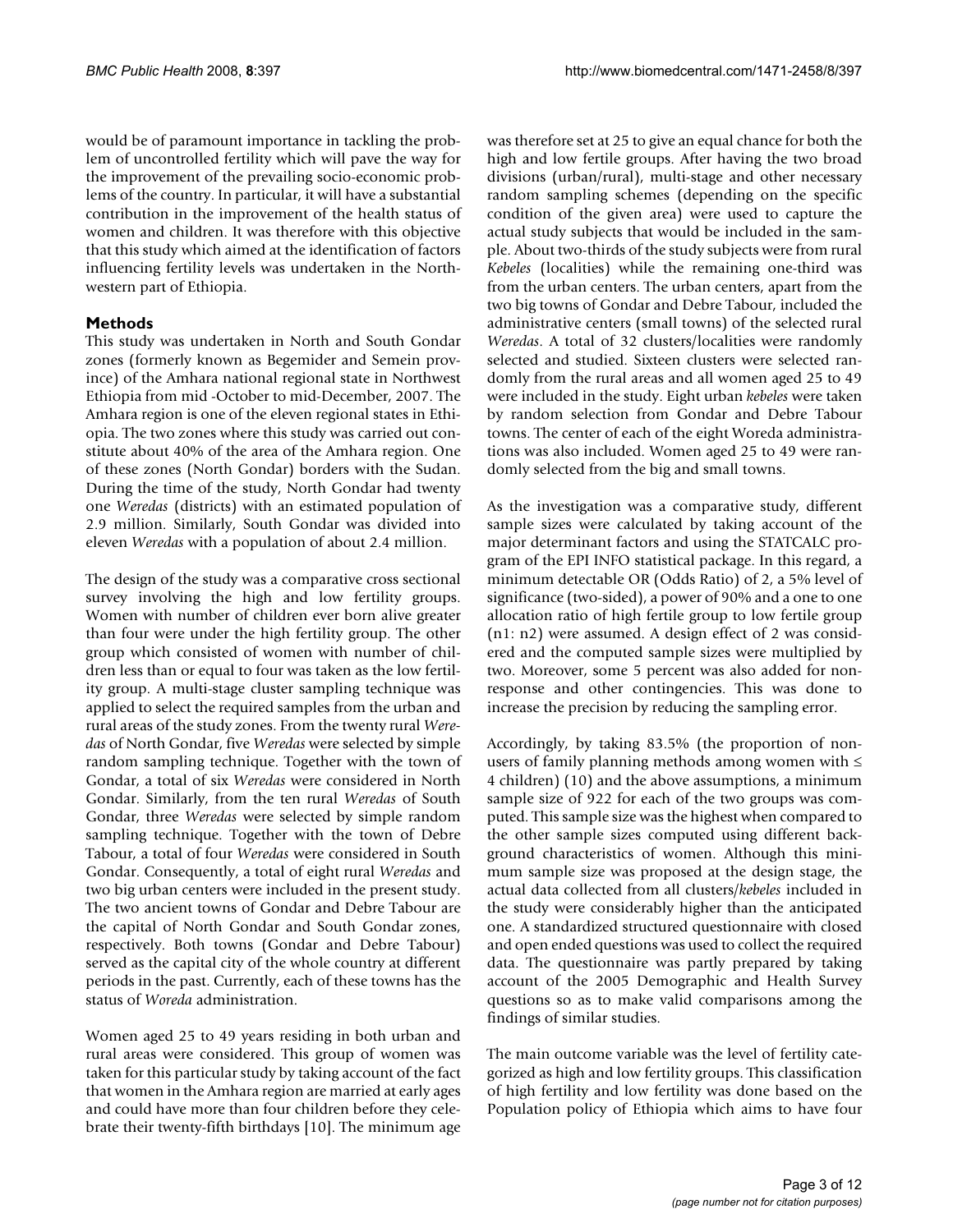children per woman and by taking account of similar studies undertaken in the country [4,18].

The predictor variables consisted of the basic demographic, socio-economic, contraceptive use, and other characteristics relating to women's sexual experience. The questionnaire was tested prior to collecting the actual data and amendments were made depending on the results of the pre-test.

Data collection was carried out by twenty health professionals (health officers, nurses and environmental health technicians) who were given a three-day intensive training with practical exercises. Five health officers/sanitarians were assigned to supervise the data collection process and the overall coordination was handled by the investigators of the research project. Various appropriate measures were taken to ensure the quality of the data that were collected from the proposed study areas. In this regard, one of the duties of the supervisors was to randomly select 5% of the already surveyed households for cross-checking and ensure the reliability of the collected data. Incomplete questionnaires were filled by making re-visits while on fieldwork. In fact, the data collectors were informed about the strict supervision and the cross-checking procedure that would take place during data collection.

Data entry into the computer was carried out using the Statistical Package for Social Sciences (SPSS) for Windows version 11. Data analysis was also undertaken using the same statistical package. The main statistical method applied was logistic regression (unconditional) and both the classical bivariate and multivariate analyses were considered. The unadjusted (crude) and adjusted Odds ratios together with their corresponding 95% confidence intervals were computed. In this paper, the term likelihood is used to mean odds. A P-value  $\leq 0.05$  was considered statistically significant in this study.

Efforts were made to assess whether the necessary assumptions for the application of multiple logistic regression were fulfilled. In this regard, the Hosmer and Lemeshow's goodness-of-fit test was considered. This statistic is computed as the Pearson chi-square from the contingency table of observed frequencies and expected frequencies. A good fit as measured by Hosmer and Lemeshow's test will yield a large P-value.

Ethical clearance was obtained from the School of Public Health and the Faculty of Medicine of Addis Ababa University. Written consent was obtained from the responsible Zone and *Woreda* government organizations by explaining the objectives of the study. Verbal consent was obtained from each study subject included in the study.

### **Results**

A total of 1011 women in high fertile group and 1413 women in low fertile group were included in this study. About 68% (that is, 1642 out of 2424) of the participants were from the rural areas of North and South Gondar zones. Over three-fourths of the women were housewives. Nearly 92% of them were from families with monthly household income of less than US \$110. Orthodox Christianity was the main religion for about 93% of the respondents followed by Muslims which constituted nearly 6.6% of the overall study subjects. This study revealed the very fact that 22.7% of the responding women aged 25 to 49 had at least a primary education. Only 9.6% the entire women of this female population reported that they had high school or college education. It was learned from the present study that the mean number of children per woman in the high fertile group was 6.5 (median =  $6.0$ ) while it was 2.6 (median =  $3.0$ ) in the low fertile group. The corresponding standard deviations were also computed as 1.5 and 1.2 in the high and low fertile groups, respectively.

As can be noted from the findings of the bivariate analyses (Tables 1 and 2), six of the twenty five variables did not show a significant association with the outcome variable at a 5% level of significance. In this regard, religion, ethnic group, treatment seeking behavior when a family member gets sick and the observation of the respondent towards population increase within her dwelling area were not significant at a 0.3 level of significance and were excluded from further analyses. In fact, the corresponding P-values for each of these variables were greater than 0.48. The other two predictor variables (choice of the respondent regarding the sex of her first child and zone) which fulfilled the minimum requirement for further assessment were considered and entered into the multivariate logistic regression model. Each of these predictor variables showed statistical significance at a 0.3 level of significance (Tables 1 and 2). Consequently, the multivariate logistic regression analysis which controls the undesirable effects of confounding variables was used by taking all the twenty one covariates (predictor variables) into account simultaneously. The backward stepwise regression which controls the problem of multicollinearity was employed and only nine of the most contributing factors remained to be significantly and independently associated with the level of fertility (Table 3). The same findings were also obtained using the forward stepwise regression.

Accordingly, women living in rural villages were 2.8 times more likely to have high fertility as compared to those living in big towns of Gondar and Debre Tabour (OR = 2.79, 95%CI: 2.01, 3.87). However, the difference in the level of fertility between women of the big and small towns fell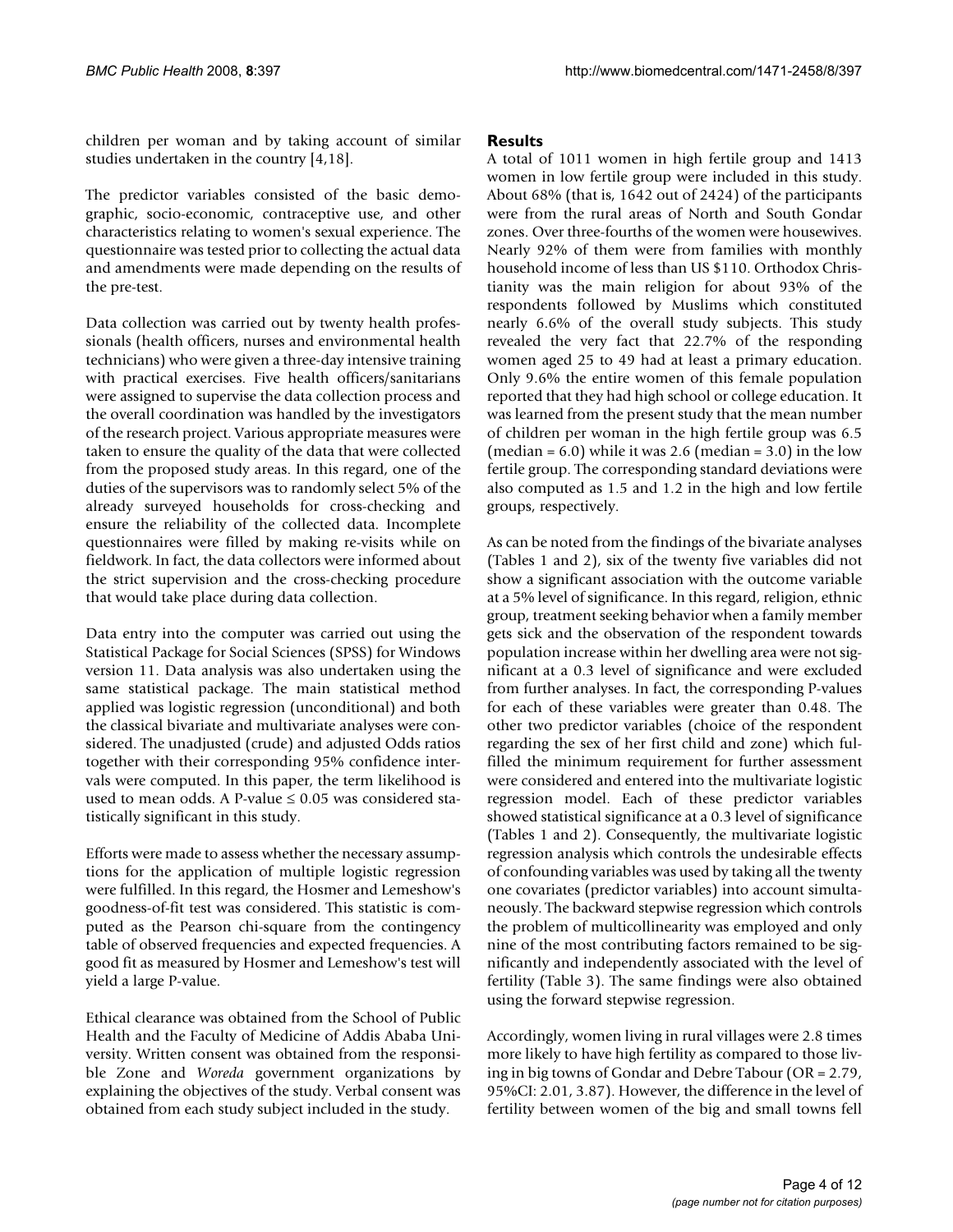| <b>Explanatory variable</b>                                                                |                |      | Fertility level Odds Ratio (crude) | 95% Confidence Interval |              |
|--------------------------------------------------------------------------------------------|----------------|------|------------------------------------|-------------------------|--------------|
|                                                                                            | High           | Low  |                                    | Lower                   | Upper        |
| Place of residence                                                                         |                |      |                                    |                         |              |
| Big towns                                                                                  | 84             | 389  | 1.00                               |                         |              |
| Small towns                                                                                | 79             | 230  | 1.59                               | 1.12                    | 2.25         |
| Rural areas                                                                                | 848            | 794  | 4.95                               | 3.83                    | 6.38         |
| Current marital status                                                                     |                |      |                                    |                         |              |
| Married                                                                                    | 889            | 1088 | 2.18                               | 1.74                    | 2.73         |
| Others                                                                                     | 122            | 325  | 1.00                               |                         |              |
| <b>Educational level</b>                                                                   |                |      |                                    |                         |              |
| No education                                                                               | 884            | 989  | 1.00                               |                         |              |
| Primary                                                                                    | 104            | 214  | 0.54                               | 0.42                    | 0.70         |
| Secondary and above                                                                        | 23             | 210  | 0.12                               | 0.08                    | 0.19         |
| Source of drinking water                                                                   |                |      |                                    |                         |              |
| Piped                                                                                      | 349            | 803  | 1.00                               |                         |              |
| Protected well/spring                                                                      | 209            | 209  | 2.30                               | 1.83                    | 2.89         |
| Unprotected well/spring                                                                    | 250            | 179  | 3.21                               | 2.56                    | 4.04         |
|                                                                                            |                |      |                                    |                         |              |
| River water                                                                                | 203            | 222  | 2.10                               | 1.68                    | 2.64         |
| Religion *                                                                                 |                |      |                                    |                         |              |
| Orthodox Christian                                                                         | 945            | 1312 | 1.00                               |                         |              |
| Moslem                                                                                     | 64             | 95   | 0.94                               | 0.67                    | 1.30         |
| Has radio                                                                                  |                |      |                                    |                         |              |
| Yes, functional                                                                            | 369            | 685  | 1.00                               |                         |              |
| Yes, non-functional                                                                        | 122            | 137  | 1.65                               | 1.26                    | 2.18         |
| No                                                                                         | 520            | 591  | 1.63                               | 1.37                    | 1.94         |
| Ethnicity <sup>*</sup>                                                                     |                |      |                                    |                         |              |
| Amhara                                                                                     | 974            | 1359 | 1.00                               |                         |              |
| Others                                                                                     | 37             | 54   | 0.96                               | 0.62                    | 1.46         |
| Number of children who have died                                                           |                |      |                                    |                         |              |
| 0                                                                                          | 513            | 1235 | 1.00                               |                         |              |
| I-2 children                                                                               | 382            | 166  | 5.54                               | 4.49                    | 6.83         |
| 3 and above children                                                                       | 116            | 12   | 23.12                              | 12.66                   | 42.20        |
| Occupation of the respondent                                                               |                |      |                                    |                         |              |
| Working (civil servant + trader + student)                                                 | 28             | 151  | 1.00                               |                         |              |
| Farmer                                                                                     | 117            | 108  | 5.84                               | 3.61                    | 9.45         |
| Housewife                                                                                  | 832            | 992  | 4.52                               | 2.99                    | 6.84         |
| Others                                                                                     | 34             | 162  | 1.13                               | 0.66                    | 1.96         |
| Main roof material                                                                         |                |      |                                    |                         |              |
|                                                                                            |                |      |                                    |                         |              |
| Thatch/bamboo/reed                                                                         | 382            | 462  | 1.00                               |                         |              |
| Corrugated iron                                                                            | 629            | 951  | 0.80                               | 0.68                    | 0.95         |
| When one of the family members gets sick, place where the sick person is<br>taken first: * |                |      |                                    |                         |              |
| Modern health institutions                                                                 | 982            | 1379 | 1.00                               |                         |              |
| Traditional healers/holly water/etc.                                                       | 29             | 34   | 1.20                               | 0.73                    | 1.98         |
| Decision on own health care                                                                |                |      |                                    |                         |              |
| The woman herself                                                                          | 253            | 481  | 1.00                               |                         |              |
| Husband                                                                                    | 119            | 96   | 2.36                               |                         |              |
| Both                                                                                       | 637            | 806  | 1.50                               | 1.73<br>1.25            | 3.21<br>1.81 |
|                                                                                            |                |      |                                    |                         |              |
| Other                                                                                      | $\overline{2}$ | 30   | 0.13                               | 0.03                    | 0.54         |

**Table 1: Results of separately regressing fertility levels (high versus low) on each demographic and socio-economic explanatory variable, North and South Gondar zones, northwest Ethiopia, 2007 (Bivariate analyses)**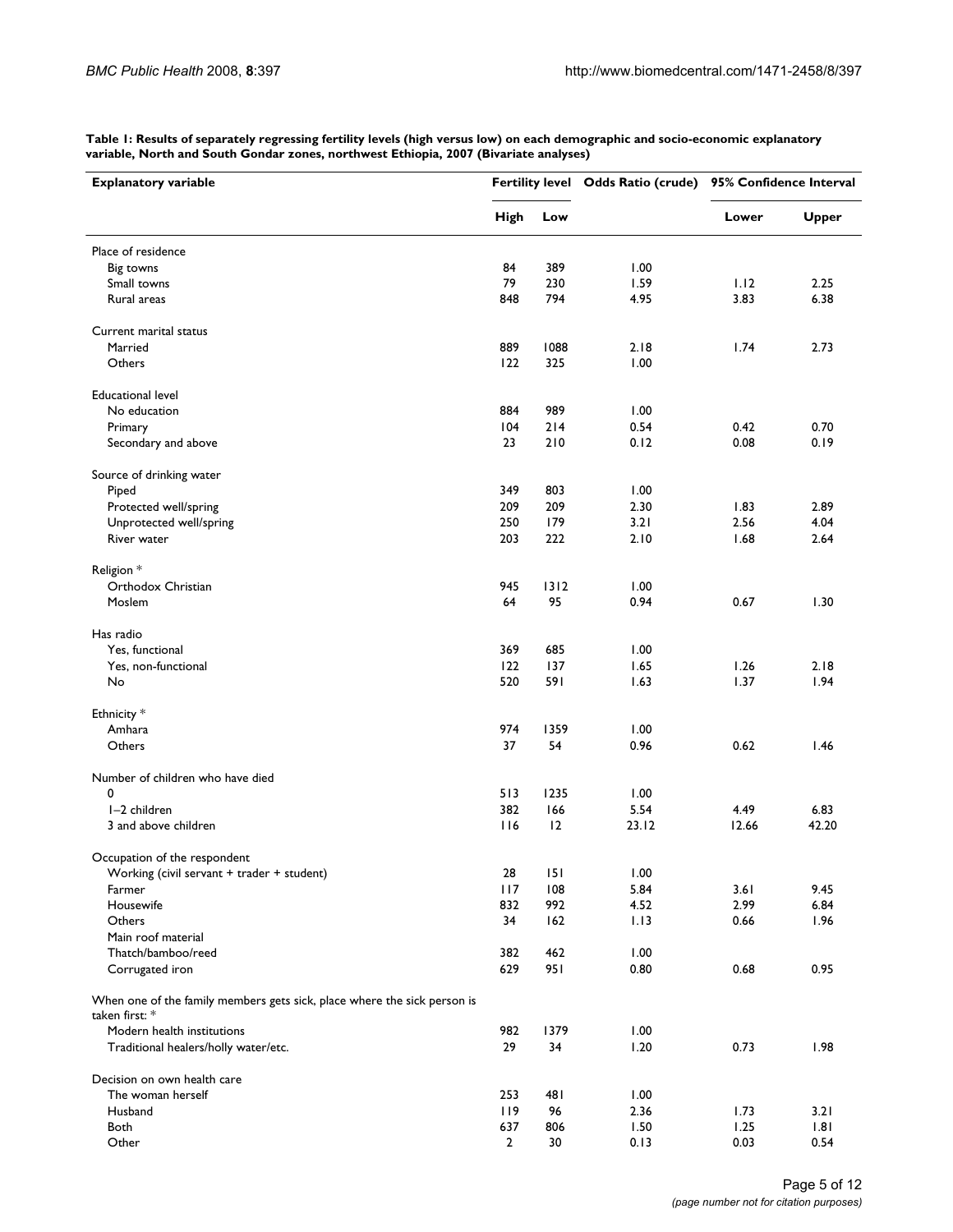| Table 1: Results of separately regressing fertility levels (high versus low) on each demographic and socio-economic explanatory |
|---------------------------------------------------------------------------------------------------------------------------------|
| variable, North and South Gondar zones, northwest Ethiopia, 2007 (Bivariate analyses) (Continued)                               |

| Monthly household expenditure                                                         |     |      |      |      |      |
|---------------------------------------------------------------------------------------|-----|------|------|------|------|
| $<$ 320 Eth Birr                                                                      | 256 | 556  | 1.00 |      |      |
| 321 - 500 Eth Birr                                                                    | 309 | 487  | 1.38 | 1.12 | 1.69 |
| 501 - 999 Eth Birr                                                                    | 327 | 292  | 2.43 | 1.96 | 3.02 |
| $\geq$ 1000 Eth Birr                                                                  | 119 | 78   | 3.31 | 2.40 | 4.57 |
| Is there any visible population increase in your (respondent's) dwelling<br>area? $*$ |     |      |      |      |      |
| Yes                                                                                   | 971 | 1353 | 1.00 | 0.62 | 1.40 |
| No                                                                                    | 40  | 60   | 0.93 |      |      |
| Choice of the respondent regarding the sex of her first child                         |     |      |      |      |      |
| Male                                                                                  | 563 | 726  | 1.00 | 0.67 | 0.97 |
| Female                                                                                | 293 | 470  | 0.80 | 0.73 | 1.16 |
| Any sex                                                                               | 155 | 217  | 0.92 |      |      |
| Total number of children born alive from the mother of the respondent                 |     |      |      |      |      |
| $I - 4$ children                                                                      | 150 | 321  | 1.00 |      |      |
| $5 - 9$ children                                                                      | 650 | 929  | 1.50 | 1.20 | 1.86 |
| 10 and above                                                                          | 211 | 162  | 2.79 | 2.10 | 3.69 |
| Do you approve wife beating by the husband for various reasons?                       |     |      |      |      |      |
| Yes                                                                                   | 735 | 847  | 1.78 | 1.49 | 2.12 |
| No                                                                                    | 276 | 566  | 1.00 |      |      |
| Zone                                                                                  |     |      |      |      |      |
| North Gondar                                                                          | 597 | 877  | 1.00 |      |      |
| South Gondar                                                                          | 414 | 536  | 1.13 | 0.96 | 1.34 |

\* shows non-significance at a 0.3 level of significance.

short of statistical significance (OR = 1.27, 95% CI: 0.86, 1.90).

The investigation made on whether women who were currently married had a different fertility experience from those not currently in such a union; currently married women were 62% more likely to have a high fertility as compared with unmarried women (OR = 1.62, 95%CI: 1.20, 2.19).

Age at first marriage was the other independent variable which had a significant impact on the fertility status of women of the study areas. There had been a progressive decrease in the number of children with an increase of age at first marriage. The corresponding Odds Ratios for women 15 to 19 and 20 and above were 0.65 and 0.21, respectively, indicating the inverse association of late age at first marriage and the level of women's fertility.

The analysis made on the knowledge of women about the fertile period between the menstrual cycles showed a significant difference between high and low fertility groups. Those women who didn't have the correct knowledge were 1.42 times more likely to undergo the risk of high fertility (OR = 1.42, 95%CI:1.04, 1.93).

In this study it was learned that the educational status of women had an overall significant effect on the number of children that women would have in their life time  $(P =$ 0.002). In this regard, although the overall trend observed was quite significant, it was only women with a high school or above education that ended up with a low risk of having high fertility compared to those without modern education (OR = 0.37, 95% CI: 0.21, 0.64). On the other hand, those women with a primary education didn't have a significant difference from those with no formal education (OR = 0.92, 95% CI: 0.67, 1.27).

History of child death was found to have had a very high association with an increased number of children. As the number of children who had died increased, there appeared an increasing trend in the number of children ever born alive. Mothers who had lost 1 to 2 and three and more children were about 4 and 20 times more likely to have resulted in higher fertility with 95% confidence intervals of (3.42, 5.42) and (10.45, 37.77), respectively.

Current use of contraceptives which showed a significant association with the fertility level of women in the bivariate analysis ( $P = 0.04$ ) turned out to be marginally significant ( $P = 0.08$ ) in the multivariate analysis. There was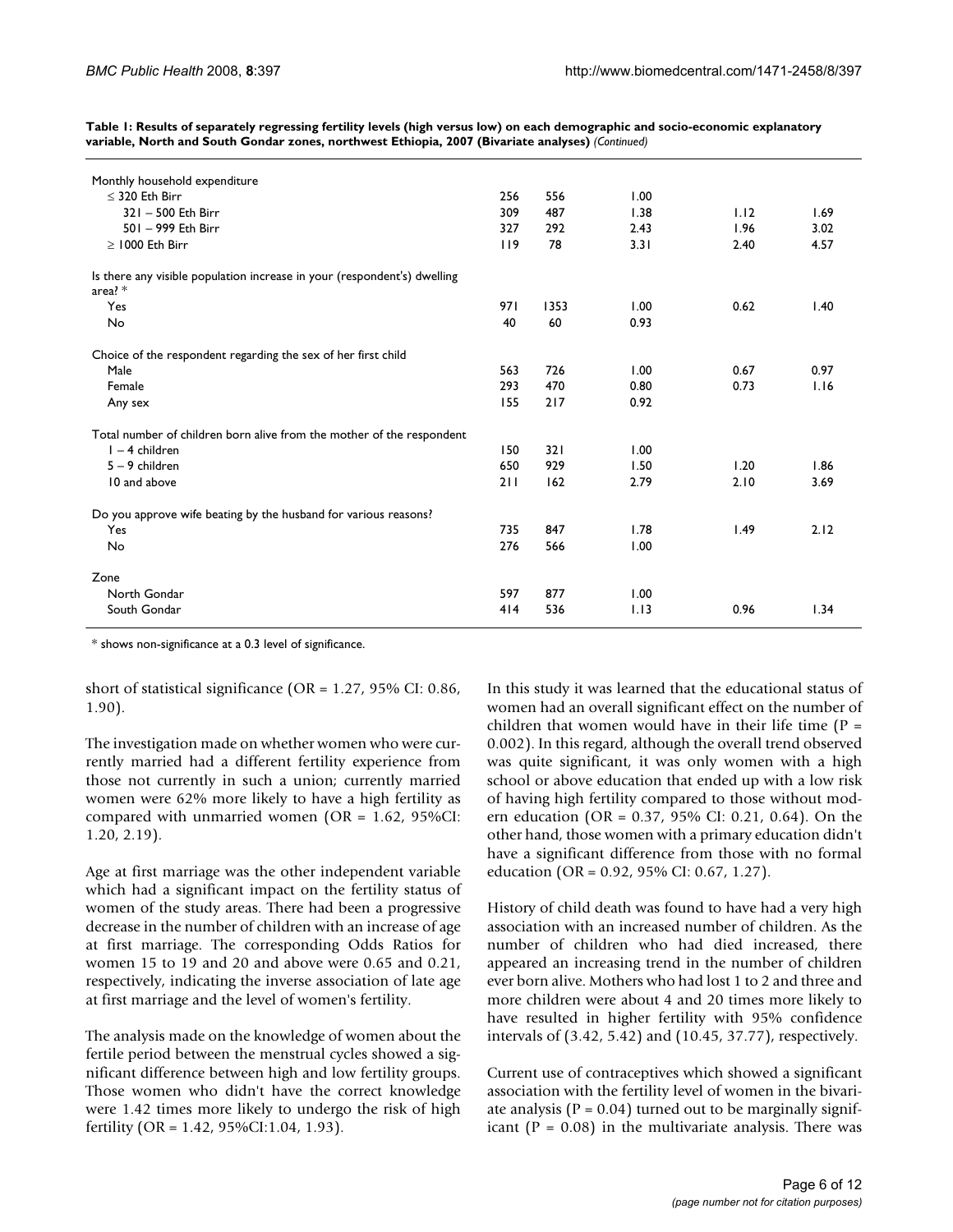| <b>Explanatory variable</b>                                   | <b>Fertility level</b> |      | <b>Odds Ratio (crude)</b> | 95% Confidence Interval |              |  |
|---------------------------------------------------------------|------------------------|------|---------------------------|-------------------------|--------------|--|
|                                                               | High                   | Low  |                           | Lower                   | <b>Upper</b> |  |
| Age at first marriage*                                        |                        |      |                           |                         |              |  |
| < 15 years (ref. category)                                    | 635                    | 553  | 1.00                      |                         |              |  |
| $15 - 19$ years                                               | 353                    | 638  | 0.48                      | 0.41                    | 0.58         |  |
| 20 and above                                                  | 23                     | 200  | 0.10                      | 0.06                    | 0.16         |  |
| Age at first sexual intercourse**                             |                        |      |                           |                         |              |  |
| < 15 years (ref. category)                                    | 512                    | 406  | 1.00                      |                         |              |  |
| $15 - 19$ years                                               | 466                    | 788  | 0.47                      | 0.39                    | 0.56         |  |
| 20 and above                                                  | 33                     | 204  | 0.13                      | 0.09                    | 0.19         |  |
| Current use of contraceptives**                               |                        |      |                           |                         |              |  |
| Yes                                                           | 220                    | 356  | 1.00                      |                         |              |  |
| No                                                            | 791                    | 1042 | 1.23                      | 1.02                    | 1.49         |  |
| Attitude towards using contraceptives in the future           |                        |      |                           |                         |              |  |
| Yes                                                           | 552                    | 860  | 1.00                      |                         |              |  |
| No                                                            | 459                    | 553  | 1.29                      | 1.10                    | 1.52         |  |
| Should female circumcision continue?                          |                        |      |                           |                         |              |  |
| Yes                                                           | 107                    | 103  | 1.00                      |                         |              |  |
| No                                                            | 904                    | 1310 | 0.66                      | 0.50                    | 0.88         |  |
| Knowledge of the respondent regarding the period of pregnancy |                        |      |                           |                         |              |  |
| Correct                                                       | 92                     | 274  | 1.00                      |                         |              |  |
| Wrong                                                         | 919                    | 1139 | 2.40                      | 1.87                    | 3.09         |  |
| If you want, can you find condoms easily?**                   |                        |      |                           |                         |              |  |
| Yes                                                           | 188                    | 448  | 1.00                      |                         |              |  |
| No                                                            | 823                    | 950  | 2.06                      | 1.70                    | 2.51         |  |
|                                                               |                        | 15   |                           |                         |              |  |

**Table 2: Results of separately regressing fertility levels (high versus low) on each explanatory variable relating to women's sexual behaviour and use of contraceptives, North and South Gondar zones, northwest Ethiopia, 2007 (Bivariate analyses)**

\* Women who were never married were excluded from the analysis

\*\* Women with no experience of sexual intercourse were omitted from the analysis

some evidence (at an  $\alpha$ -value of 0.1) that current users were at a reduced risk of high fertility compared with nonusers (OR = 0.8, 95%CI: 0.58, 1.04). On the other hand, the attitude of women towards future use of contraceptives remained to be significantly associated with the outcome variable even after controlling for many other variables ( $P = 0.03$ ). Accordingly, women who reported not to use any modern contraceptives in the future were 1.26 times more likely to face the risk of high fertility.

Monthly household expenditure showed a direct association with the number of children ever born alive. As can be seen from Table 3, with the increase of household expenditure there appeared a corresponding progressive increase in the number of children ever born alive. A similar phenomenon was also observed when the number of children ever born alive from the respondent's mother was compared with the number of children of her own.

The majority of the variables which showed significant associations with the level of fertility in the bivariate analyses could not persist in having such associations in the multivariate analyses. Such variables were: source of drinking water, possession of radio, main roof material, age at first sexual intercourse, decision on own health care, preference of sex of first child, occupation, wife beating, easy access to condoms, attitude of women towards female circumcision, and zone.

Apart from identifying the important contributing variables that affect fertility either positively or negatively, this study had also explored the conceived reasons why some women were in favor of a large number of children. Slightly greater than a third of the responding subjects approved the advantages of having five or more children and their main reason for such attitude was the economical benefits that might be obtained from a large number of children. Furthermore, the type of preference they had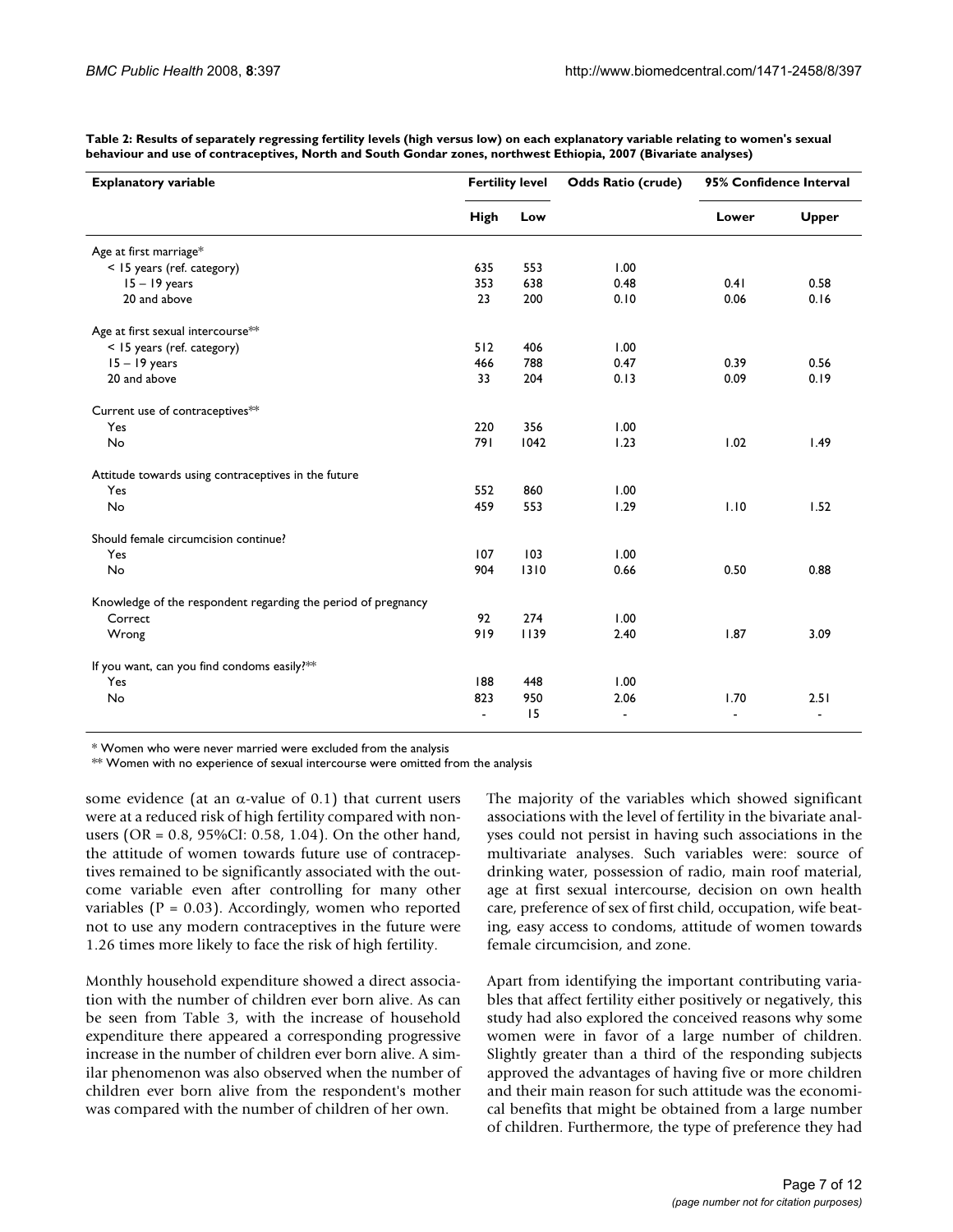| <b>Explanatory variable</b>                                           | <b>Fertility level</b> |      | OR (adjusted) | 95% C.I. |       | P-value    |
|-----------------------------------------------------------------------|------------------------|------|---------------|----------|-------|------------|
|                                                                       | <b>High</b>            | Low  |               | Lower    | Upper |            |
| Place of residence                                                    |                        |      |               |          |       | $< 0.001*$ |
| Big towns                                                             | 84                     | 389  | 1.00          |          |       |            |
| Small towns                                                           | 79                     | 230  | 1.27          | 0.86     | 1.90  | 0.235      |
| Rural areas                                                           | 848                    | 794  | 2.79          | 2.01     | 3.87  | < 0.001    |
| Age at first marriage                                                 |                        |      |               |          |       | $< 0.001*$ |
| $<$ 15 years                                                          | 635                    | 553  | 1.00          |          |       |            |
| $15 - 19$ years                                                       | 353                    | 638  | 0.65          | 0.53     | 0.80  | < 0.001    |
| 20 and above                                                          | 23                     | 200  | 0.21          | 0.13     | 0.36  | < 0.001    |
| Current marital status                                                |                        |      |               |          |       |            |
| Married                                                               | 889                    | 1088 | 1.62          | 1.20     | 2.19  | 0.002      |
| Others                                                                | 122                    | 325  | 1.00          |          |       |            |
| <b>Educational level</b>                                              |                        |      |               |          |       | 0.002      |
| No education                                                          | 884                    | 989  | 1.00          |          |       |            |
| Primary                                                               | 104                    | 214  | 0.92          | 0.67     | 1.27  | 0.613      |
| Secondary and above                                                   | 23                     | 210  | 0.37          | 0.21     | 0.64  | < 0.001    |
| Monthly household expenditure                                         |                        |      |               |          |       | $< 0.001*$ |
| $\leq$ 320 Eth Birr                                                   | 256                    | 556  | 1.00          |          |       |            |
| 321 - 500 Eth Birr                                                    | 309                    | 487  | 1.48          | 1.16     | 1.88  | 0.001      |
| 501 - 999 Eth Birr                                                    | 327                    | 292  | 3.39          | 2.60     | 4.43  | < 0.001    |
| $\geq$ 1000 Eth Birr                                                  | 119                    | 78   | 6.97          | 4.54     | 10.71 | < 0.001    |
| Number of children who have died                                      |                        |      |               |          |       | $< 0.001*$ |
| none                                                                  | 513                    | 1235 | 1.00          |          |       |            |
| I-2 children                                                          | 382                    | 166  | 4.31          | 3.42     | 5.42  | < 0.001    |
| 3 and above children                                                  | 116                    | 12   | 19.87         | 10.45    | 37.77 | < 0.001    |
| Knowledge of the respondent regarding the period of pregnancy         |                        |      |               |          |       |            |
| Correct                                                               | 92                     | 274  | 1.00          |          |       |            |
| Wrong                                                                 | 919                    | 1139 | 1.42          | 1.04     | 1.93  | 0.027      |
| Attitude towards using contraceptives in the future                   |                        |      |               |          |       |            |
| Yes                                                                   | 552                    | 860  | 1.00          |          |       |            |
| No                                                                    | 459                    | 553  | 1.26          | 1.02     | 1.55  | 0.030      |
| Total number of children born alive from the mother of the respondent |                        |      |               |          |       |            |
| $I - 4$ children                                                      | 150                    | 321  | 1.00          |          |       |            |
| $5 - 9$ children                                                      | 650                    | 929  | 1.27          | 0.97     | 1.64  | 0.079      |
| 10 and above                                                          | 211                    | 162  | 2.16          | 1.55     | 3.03  | < 0.001    |

**Table 3: Results from the multivariate analysis – adjusted for demographic, socio-economic and reproductive variables, North and South Gondar zones, northwest Ethiopia, 2007**

\* For variables having more than two categories, the overall significance is given by their corresponding P – values N.B. The combined contribution of the rest 12 variables was very minimal (LRT = 19.67, (df = 20),  $P > 0.20$ ). This justifies the dropping of these variables so as to have a more parsimonious model that works just as the full model.

towards the sex of the first child and their reasons for such preferences were also examined. In this regard, about 53% and 32% of the women were in favor of male and female children, respectively.

filled showed that the present parsimonious model adequately fits the data as  $P = 0.886$ .

## The assessment made whether the required assumptions for the application of multiple logistic regression was ful-

### **Discussion and conclusion**

Ethiopia is a country which has been ravaged by both man made and natural disasters which resulted in the emergence of a core group of 5 to 7 million people who are in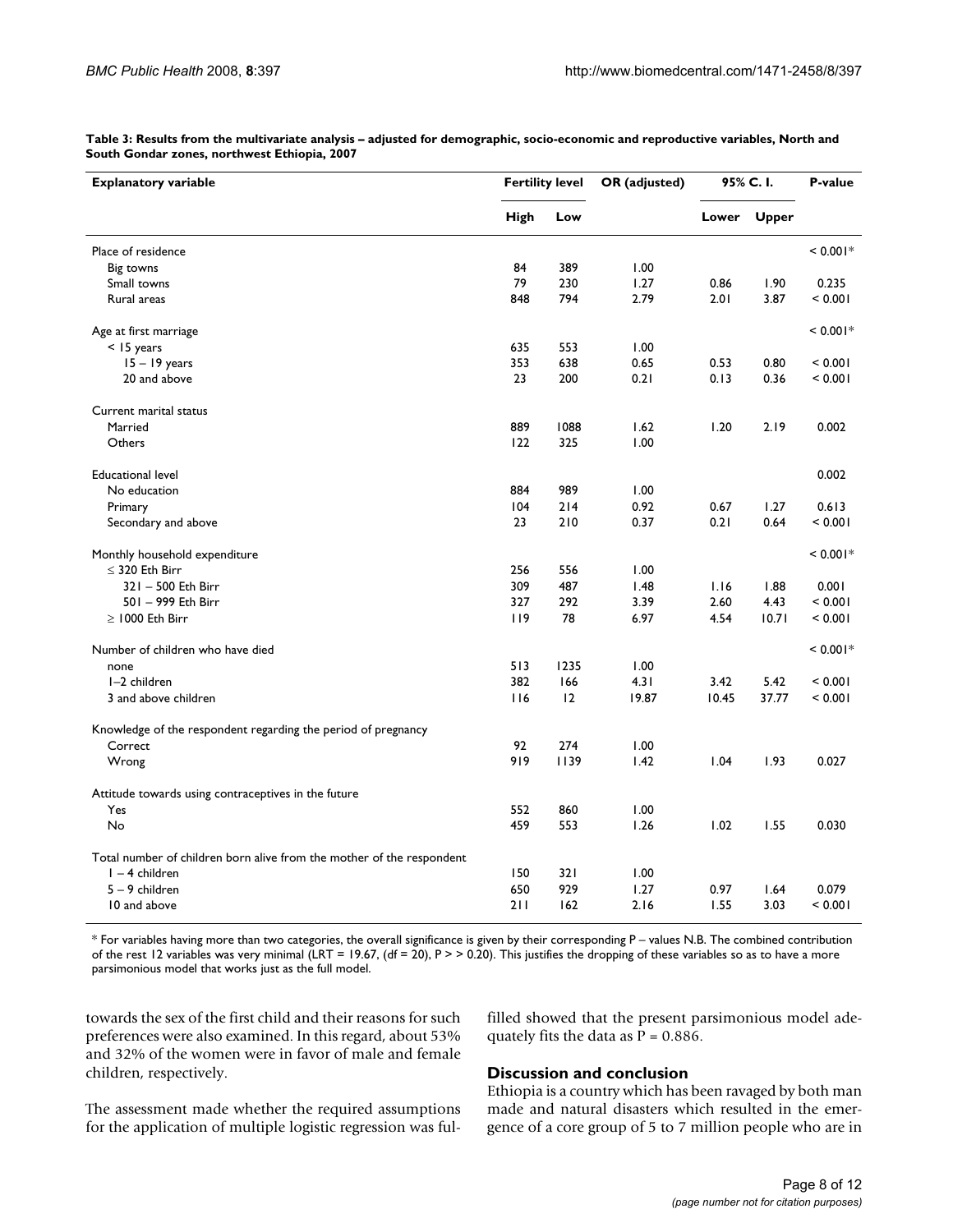chronic need of food aid from the international community each year [26,27]. The history of the country over the last thirty years has been associated with famine and drought. In spite of such gloomy experience in which significant portions of its people are living under extreme poverty, the population of Ethiopia continues to grow rapidly by an estimated 2 million people annually [26]. Under these circumstances, achieving important national goals, such as, food self sufficiency, accessibility of citizens to health services, increasing employment opportunities, reducing underemployment and improving housing conditions are proving to be exceedingly difficult under a scenario of uncontrolled rapid population growth [14,15,22,24,27,28].

In order to effectively tackle the uncontrolled population growth and its associated problems in Ethiopia in general and in the present study areas in particular, there appears a need to investigate the contribution of a number of factors influencing fertility. Accordingly, this study has attempted to look into differentials of fertility in a typical rural and urban set ups by incorporating as many risk factors as possible.

Education as a whole has a negative effect on uncontrolled birth. This was true even when the data were reanalyzed by adjusting for many other demographic, reproductive and socio-economic variables. Those women who had at least a high school education showed nearly a two-third reduction in fertility compared to women with no education (OR =  $0.37$ ,  $95\%$  CI:  $0.21$ , 0.64). This finding is compatible with the results of many other similar studies [26,29-31]. However, in this study, there was no evidence that primary education had an effect on high fertility (OR = 0.92, 95% CI: 0.67, 1.27). A study undertaken in the Southern part of Ethiopia revealed a situation in which women with a few years of schooling had higher level of fertility compared with those women with no formal schooling [14]. A similar finding was also reported by Caldwell [32].

Girls who quit schooling at the primary level would soon be overburdened by the existing rural cultures and get married. For example, in Gondar zone alone, there were 21,875 students (about 50% of these were females) who discontinued their primary education in the last one year [33]. This requires the development of an enabling condition that would reduce the number of female students who fail to continue their education due to one or another reason. In this regard, the Ethiopian education policy should encourage female students to complete at least the first cycle of their high school education besides improving the quality of the current primary education. It is to be noted that education is instrumental not only to reduce uncontrolled fertility, but also to enhance many other developmental activities [34,35].

An increase in child death has tremendously affected fertility. As the number of children died increased women were exposed to a higher risk of having more and more uncontrolled fertility. This requires a concerted effort in reducing infant and child mortality by putting in place strong measures, such as, vaccination, provision of safe water, proper schooling, etc. Reducing infant and child mortality, apart from giving mothers (parents) confidence to limit the number of children they would like to have, will also increase the life expectancies of both men and women to a greater extent. Moreover, women will have the opportunity to be engaged in many other activities that would ultimately lead them to gain a greater empowerment. A similar finding was obtained in the Butajira study of Central Ethiopia [36].

An increase in the average age at first marriage has an adverse effect on high fertility. Those women who get married at early age will be exposed to an early sexual intercourse which in turn leads to too many teen age pregnancies. Apart from the negative impact it poses on women's health, this culture of early marriage has a greater likelihood of having a lot of children eventually. Similar findings were documented in a number other studies [18,30]. The minimum age of marriage for girls and boys is set at 18 years in Ethiopia in general and in the Amhara region in Particular [37]. However, this has little impact on the traditional societies, where getting married and having children are considered the only proper roles of women [15,38,39]. The experience of Tunisia could be of paramount importance in this regard. In Tunisia, the steady decline in fertility observed during the last two decades has been attributed to joint action to raise the marriage age and to promote the use of contraception during the past three decades. The success of the fertility transition in Tunisia can also be explained by the fact that the country's population policy is not only well planned, but is also backed by relevant legislation and by political will at the highest level [3].

Marital status (currently married vs. those not in unions) had an impact on fertility. The married ones were 1.62 times more likely to be under the risk of high fertility compared to those women who were not in unions. This sounds true in such communities where the use of family planning and female education are at the lowest level. Moreover, the culture of the population does not encourage births out of marriage (mostly true in the Amhara region).

In the present study, current use of contraceptives was only marginally significant. There was not enough evi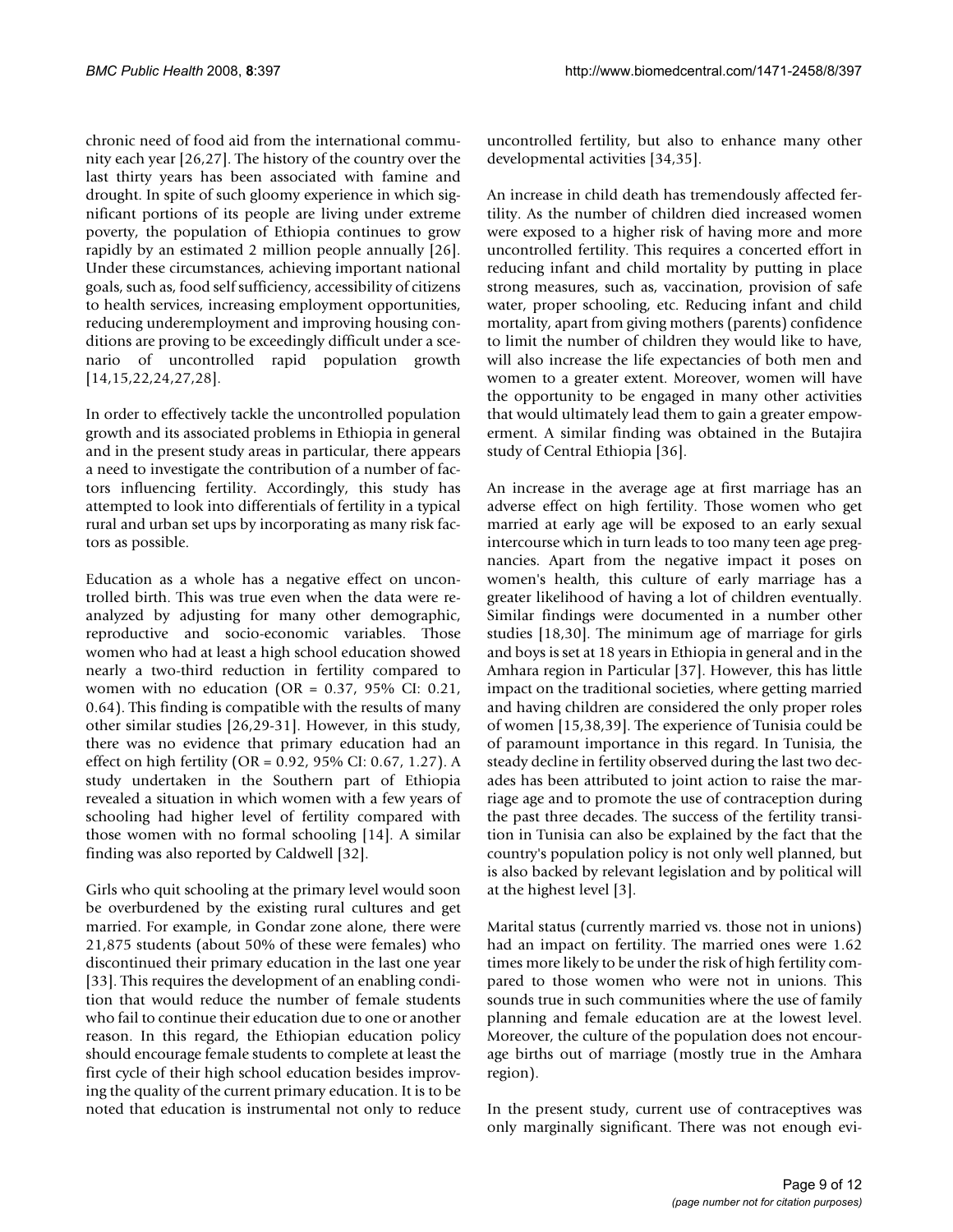dence at the 5% level of significance to reject the null hypothesis of no significant association between current contraceptive use and fertility level. This indicates that both groups (high and low fertile women) were about the same in using contraceptives (22% vs. 25%). Similar findings were documented in the Gondar and Butajira studies [15,18]. On the other hand, the attitude of women to use contraceptives in the future is very promising. This tendency of women to use contraceptives should be well taken by the concerned bodies (both governmental organizations and NGOs) and much effort should be exerted in facilitating the provision of the required service to the population in need.

The two zonal towns of Gondar and Debre Tabour (big towns) were at a reduced risk of high fertility. Women in the rural areas were nearly 2.8 times more likely to have had high fertility compared to women of these towns. This is generally true that girls residing in big towns like Debre Tabour and Gondar will stay longer in schools thereby delaying the time for marital engagement. On the other hand, the centers of the district administrations, which were called small towns in this study, were not significantly different from those of the big towns when it comes to fertility. That is, this study had revealed a similar fertility experience between these two dwelling areas. This could probably be due to their similarities in the modes of living. Moreover, the demanding living conditions in both big and small towns would not allow couples to have a large family.

Monthly household expenditure was used as a proxy indicator of monthly household income. Unlike the findings from the Butajira study which was conducted in central Ethiopia [18], monthly household income was positively associated with fertility in the present study. As monthly income increased, there appeared a progressive increase in the number of children ever born alive. This finding and the attitude of a few women in the present study areas who gave approval for rich people to have many more children should deserve special attention. The efforts of the country towards the eradication of poverty, if followed by such attitudes and practices, could be seriously hampered.

The knowledge of women on the safe period during the menstrual cycle was one of the factors that had a bearing on the level of fertility. Those women who were unable to report the safe period were 1.42 times more likely to be under the risk of high fertility. The great majority of the women (about 85%) lacking the correct knowledge about the safe period is indicator of the prevailing fact on the ground. Currently, the health service extension workers who are given a one year training are assigned in all rural *Kebeles* of the Amhara region. They make frequent visits to

all households of their catchment areas to teach, persuade and motivate the mothers to adopt the new health actions. Moreover, they are expected to give the required health services including the provision of contraceptives. Although this endeavor has been in place since 2005 there are still a lot of women who have not acquired the correct knowledge about the safe period. It is therefore important to make periodic assessment whether these communitybased health service extension workers are performing in line with the set programs.

In conclusion, female education beyond the primary level, reduced infant and child mortality, delayed marriage and correct knowledge on safe period during the menstrual cycle were among the most contributing factors in reducing high fertility. In particular, the enhancement of female education beyond the primary level is the most important agent of change in women's access to power and control over resources, as well as in demographic conditions. In this regard, the efforts of the Ethiopian government to achieve a universal primary education among the Ethiopian nationals should be encouraged and further steps that would enable female students to pursue their secondary and college education should be sought.

It is true that the absence of a theoretically-grounded conceptual framework for the construction of the regression models could be considered a limitation. However, it is believed that the unavailability of such a framework would not markedly affect the findings of the present study. In light of this, the following recommendations are forwarded.

♣ The education policy of the country should devise mechanisms that improve the quality of primary education. Female students should be encouraged to complete at least the first cycle of their secondary school education. Special arrangements need to be developed and be in place to reduce the number of student dropouts particularly female ones. The most important issues relating to reproductive health need to be incorporated into the primary school curricula.

♣ Reduction of infant and child mortality by putting in place strong measures, such as, vaccination, provision of safe water, etc. Incorporating the basic disease prevention methods in primary schools could also be considered.

♣ In Ethiopia in general and in the present study areas in particular, marriage is the destiny of nearly all people. The legal age at first marriage in Ethiopia is 18 years. However, this minimum age at first marriage is not implemented particularly in the present study areas. Hence, all responsible bodies including the remotest *Kebele* administrations should be in a position to ensure the practicability of this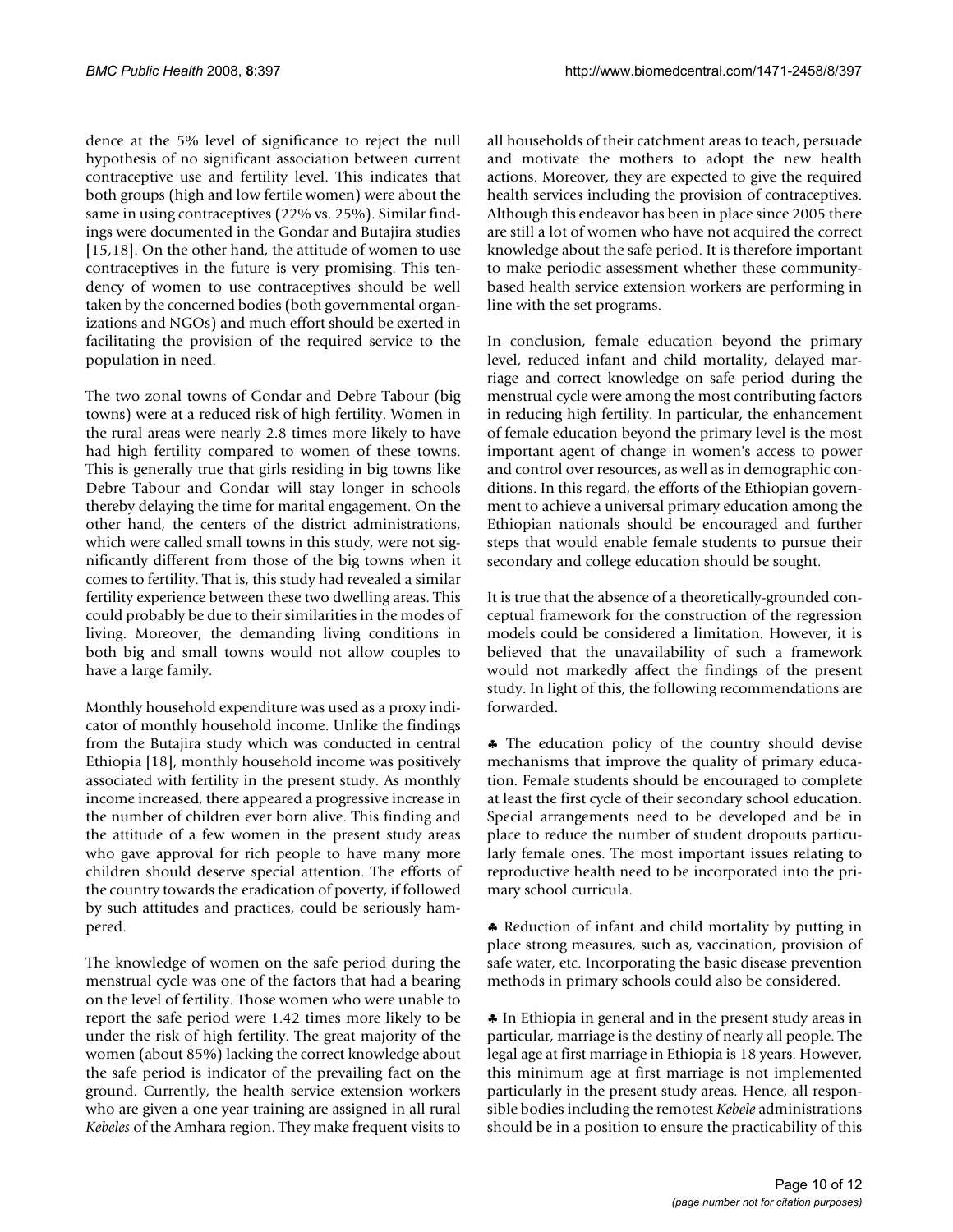marriage law. Those couples (parents) who break this marriage law should be fined.

♣ It was understood from the present study that there was some evidence regarding the negative influence of current use of contraceptives on high fertility. In this regard, the family planning programs of the region should be strengthened to the extent that they could play significant roles in bringing down the prevailing high fertility. Accordingly, the main stakeholders should exert maximum efforts to make the method of choice available and accessible to the users.

### **Competing interests**

The authors declare that they have no competing interests.

### **Authors' contributions**

GDA wrote the proposal, participated in data collection, analyzed the data and drafted the paper. AW approved the proposal with some revisions, participated in data collection, commented on the analysis and improved the first draft. GDA and AW revised subsequent drafts of the paper. All authors read and approved the final manuscript.

### **Acknowledgements**

First and foremost we would like to thank all women who participated in this study for their kindness in responding to our interviews. Our appreciation goes to the Amhara Region Health Bureau, North Gondar and South Gondar zonal Health Offices for their assistance and permission to undertake the research. We are also highly indebted to the respective *Woreda*  Health Offices for their assistance in providing us with the necessary support letters to each rural and urban *Kebele* administrations where the actual data collection was carried out.

Finally, we would like to acknowledge the School of Public Health (Medical Faculty) of Addis Ababa University for its financial support.

### **References**

- 1. Ashford L: **Unmet need for family planning: Recent trends and their implications for programs.** *Population reference Bureau* 2003.
- 2. **World population Data Sheet of the Population reference Bureau.** *Washington DC* 2005.
- 3. Caldwell J, Caldwell P: **[Africa: The new family planning frontier.](http://www.ncbi.nlm.nih.gov/entrez/query.fcgi?cmd=Retrieve&db=PubMed&dopt=Abstract&list_uids=11974421)** *Studies in Family Planning* 2002, **33(1):**76-86.
- 4. The transitional government of Ethiopia, Office of the Prime Minister: *National population policy of Ethiopia* Addis Ababa; 1993.
- 5. United Nations Economic and Social Council, Economic Commission for Africa (ECA): **Sustainable development policy in Africa: Harmonizing population and economic growth in the process of implementing the ICPD programme of action.** Addis Ababa, Ethiopia; 2001.
- 6. Goliber TJ: **Population and Reproductive Health in Sub-Saharan Africa.** *Volume 52*. Issue 4 A publication of the Population Reference Bureau; 1997:2-5.
- 7. Ezra M: **Demographic responses to environmental stress in drought and famine prone areas of Northern Ethiopia.** *Int J popul Geogr* 2001, **7:**259-279.
- 8. Short SE, Kiros GE: **Husbands, wives, sons, and daughters: Fertility preferences and the demand for contraception in Ethiopia.** *Population Research and Policy Review* 2002, **21:**377-402.
- 9. Planning and Programming Department, Ministry of Health Of Ethiopia: **Health and health related indicators.** Addis Ababa; 2007.
- 10. Central Statistical Agency, ORC Macro: **Ethiopia 2005 Demographic and Heath Survey.** Addis Ababa, Ethiopia; Calverton, Maryland; 2006.
- 11. World population Data Sheet of the Population reference Bureau: *Washington DC* 2007.
- 12. Betran AP: **Methodological issues in the measurement of maternal mortality and morbidity.** *Department of making pregnancy safer, WHO* 2004.
- 13. World Bank: **MDG: Reduce by three-quarters, between 1990 and 2015, the maternal mortality ratio.** *Development Report* 2003:208-212.
- 14. Regassa N: **Socio-economic Correlates of High Fertility among Low Contraceptive Communities of Southern Ethiopia.** *J Hum Ecol* 2007, **21(3):**203-213.
- 15. Fantahun M, Kumb S, Degu G, Kebede Y, Admassu M, Haile W, Hailu S, Dabat Rural Health Project, North West Ethiopia: **Report of the baseline survey.** *Ethiop J Health Dev* 2001, **15(special):**.
- 16. Central Statistical Agency of Ethiopia: **National Statistics.** Addis Ababa, Ethiopia; 2005.
- 17. The David and Lucile Packard Foundation Population Program Support in Ethiopia: **Reproductive Health/Family Planning and HIV/AIDS: Knowledge, Attitude, Behavior and Services in three project focus zones in Amhara region, Ethiopia.** Addis Ababa; 2001.
- 18. Fitaw Y, Berhane Y, Worku A: **Differentials of fertility in rural Butajira.** *Ethiop J Health Dev* 2003, **17(1):**17-25.
- 19. Kiros GE, Hogan DP: **[War, famine and excess child mortality in](http://www.ncbi.nlm.nih.gov/entrez/query.fcgi?cmd=Retrieve&db=PubMed&dopt=Abstract&list_uids=11416062) [Africa: the role of parental education.](http://www.ncbi.nlm.nih.gov/entrez/query.fcgi?cmd=Retrieve&db=PubMed&dopt=Abstract&list_uids=11416062)** *International Journal of Epidemiology* 2001, **30:**447-455.
- 20. Demographic Training and Research Center (AAU), Population Studies and Training Center (Brown University): **Fertility analysis of Oromia Regional State.** Addis Ababa, Ethiopia; 2002:1-5.
- 21. Assefa M, Drewett R, Tessema F: **A birth cohort study in South-West Ethiopia to identify factors associated with infant mortality that are amenable for intervention.** *Ethiop J Health dev* 2000, **14(2):**161-168.
- 22. Lindstrom DP, Kiros GE: **The impact of infant and child death on subsequent fertility in Ethiopia.** Population studies and Training Center, Brown University; 2001.
- 23. Haile S: *Ethiopia: IRIN interview with Sahlu Haile, IRIN* 2006 [\[http://](http://www.irinnews.org/report.asp?ReportID=38905) [www.irinnews.org/report.asp?ReportID=38905](http://www.irinnews.org/report.asp?ReportID=38905)].
- 24. Heins F, Tesfaye M, Valente P: **Infant and Child mortality in urban Ethiopia: with special reference to socio-demographic and housing conditions in urban areas and Addis Ababa.** Addis Ababa, Roma; 2001:1-4.
- 25. Eyayou Y, Berhane Y, Zerihun L: **Socio-cultural factors in decisions related to fertility in remotely located communities: The case of the Suri ethnic group.** *Ethiop J Health Dev* 2004, **18(3):**171-174.
- 26. Country Department for Ethiopia, World Bank: **Capturing the demographic bonus in Ethiopia: The role of Gender Equitable Development and Demographic Actions.** . July 18, 2006. Report No. 36434-ET
- 27. Department for International development (DFID): **Country Profiles: Africa.** *DFID Ethiopia* 2006.
- 28. **Population and Development** [\[http://cyber.law.harvard.edu/](http://cyber.law.harvard.edu/population/policies/ETHIOPIA.htm) [population/policies/ETHIOPIA.htm](http://cyber.law.harvard.edu/population/policies/ETHIOPIA.htm)]
- 29. Ainsworth M: **Socioeconomic determinants of fertility in sub-Saharan Africa: A summary of the findings of a World Bank research project.** 1994 [[http://www.worldbank.org/html/dec/pub](http://www.worldbank.org/html/dec/publications/bulletins/PRBvo15n) [lications/bulletins/PRBvo15n](http://www.worldbank.org/html/dec/publications/bulletins/PRBvo15n)]. Policy Research Department, Washington DC
- 30. Serbessa DD: **Differential impact of Women's Educational Level on Fertility in Africa: The case of Ethiopia.** Addis Ababa; 2003.
- 31. Browne AW, Barrett HR: **Africa: the key to development.** *JSTR, Comparative Education* 1991, **27(3):**275-285.
- 32. Caldwell J: **Fertility decline in Africa: A new type of transition?** *Population and Development Review* 1992, **18(2):**211-242.
- 33. North Gondar Zonal Education Office: **Annual activity report of the zone.** *Gondar* 2008.
- 34. Cochran SH, Leslie J, O'Hara DJ: **[Parental education and child](http://www.ncbi.nlm.nih.gov/entrez/query.fcgi?cmd=Retrieve&db=PubMed&dopt=Abstract&list_uids=10298649)**<br>health: intracountry evidence. Health Policy Educ 1982, **health:** intracountry evidence. **2(4):**213-50.